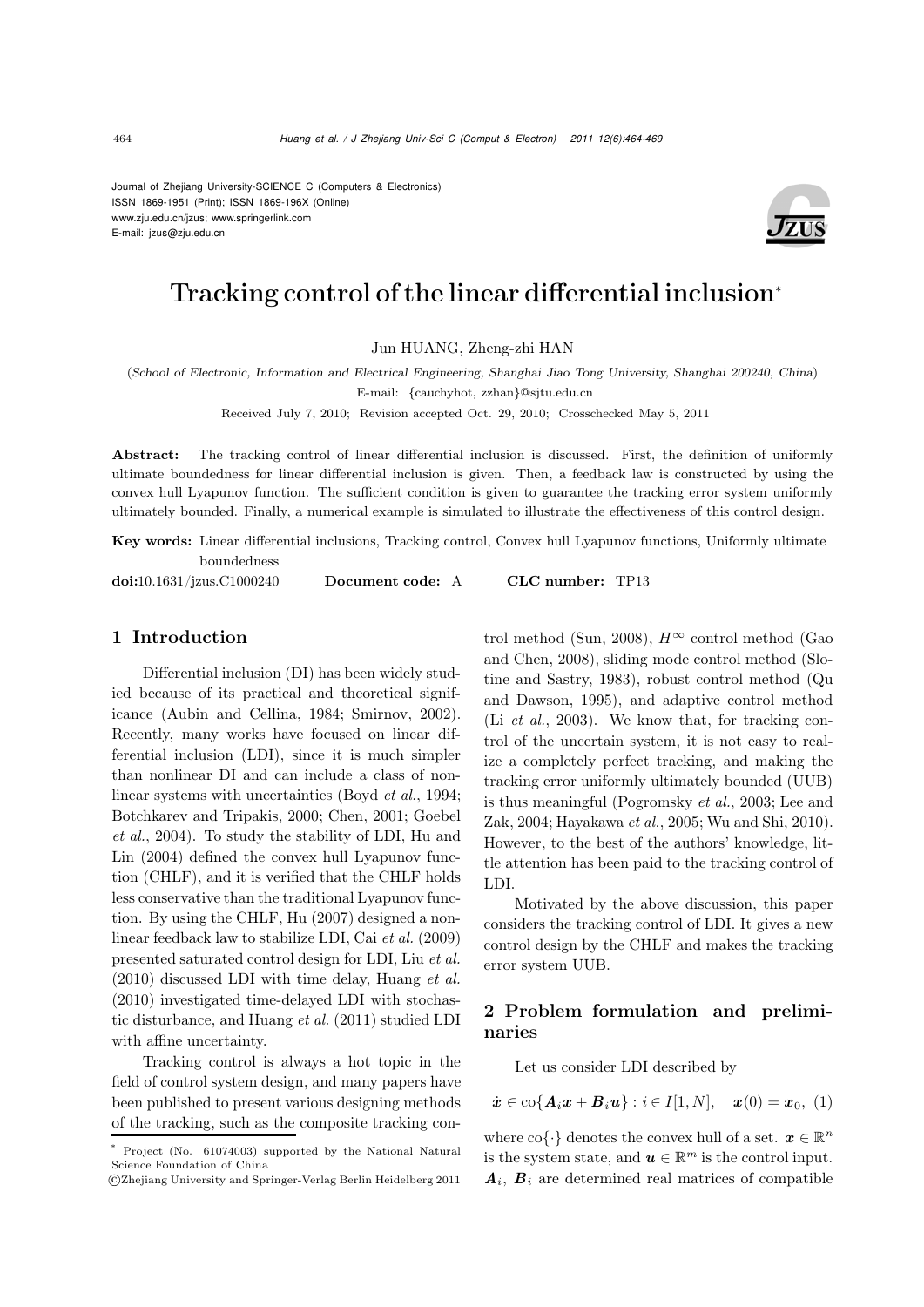dimensions, and  $I[1, N]$  denotes the set  $\{1, 2, \cdots, N\}$ .  $x_0 \in \mathbb{R}^n$  is the initial state.

The desired state  $\bar{x}$  is bounded and satisfies the following equation:

$$
\dot{\bar{x}} = A\bar{x}, \quad \bar{x}(0) = \bar{x}_0,\tag{2}
$$

where  $A \in \mathbb{R}^{n \times n}$  is a known matrix, and  $\bar{x}_0 \in \mathbb{R}^n$  is the initial state.

Denote  $\mathbf{e} = \mathbf{x} - \bar{\mathbf{x}}$  and  $\mathbf{e}_0 = \mathbf{x}_0 - \bar{\mathbf{x}}_0$ . Then the tracking error system is

$$
\dot{e} \in \text{co}\lbrace \mathbf{A}_i \mathbf{e} + \mathbf{B}_i \mathbf{u} + (\mathbf{A}_i - \mathbf{A})\bar{\mathbf{x}}\rbrace,
$$
  

$$
i \in I[1, N], \mathbf{e}(0) = \mathbf{e}_0.
$$
 (3)

We now introduce the definition of UUB. For simplicity, let us consider the system (3) without the input *u*, i.e.,

$$
\dot{e} \in \text{co}\{A_i e + (A_i - A)\bar{x}\},
$$

$$
i \in I[1, N], e(0) = e_0.
$$
 (4)

**Definition 1** Let  $e(t)$  be a solution of the system (4). The system (4) is said to be UUB, if there exist positive constants  $r$ ,  $T(r)$ , and b such that  $||e_0|| \leq r$  implies that  $||e(t)|| \leq b$  for all  $t > T(r)$ , where || · || denotes the Euclidean norm.

**Remark 1** It is obvious that if  $\lim ||e(t)|| \leq b$ , then the system (4) is UUB. For convenience, in this paper we call  $b$  the ultimate bound of the system  $(4)$ .

The following lemma gives the condition, under which the system (4) is UUB:

Lemma 1 Let *e* be a solution of the system (4). If there exists a positive definite function  $V(e)$  =  $e^{\mathrm{T}} Qe$  ( $\lambda_1$  and  $\lambda_2$  are the minimal and maximal eigenvalues of *Q* respectively) such that

$$
\dot{V}(e) \le -\beta V(e) + \varepsilon, \tag{5}
$$

where  $\beta > 0$ ,  $\varepsilon > 0$  are real constants, then the system (4) is UUB with ultimate bound  $\sqrt{\varepsilon/(\lambda_1\beta)}$ . **Proof** From Eq.  $(5)$ , we can obtain

$$
V(e) \le V(e_0) \exp(-\beta t) + \varepsilon \int_0^t \exp(-\beta (t - \tau)) d\tau
$$
  
=  $V(e_0) \exp(-\beta t) + \frac{\varepsilon}{\beta} (1 - \exp(-\beta t))$   
 $\le V(e_0) \exp(-\beta t) + \frac{\varepsilon}{\beta}.$  (6)

Eq. (6) deduces to

$$
||e|| \le \sqrt{\frac{\lambda_2}{\lambda_1}||e_0||^2 \exp(-\beta t) + \frac{\varepsilon}{\lambda_1 \beta}}.
$$
 (7)

Eq. (7) implies that  $\lim_{t\to\infty}||e(t)|| \leq \sqrt{\varepsilon/(\lambda_1\beta)}$ . From Definition 1 and Remark 1, we complete the proof.

We now give some basic material of the CHLF. Detailed presentation can be referred to Hu and Lin (2004).

Define a function  $V(x) = x^{\mathrm{T}} P x$ , where P is a positive definite matrix. Let  $\rho$  be a positive number. The  $\rho$ -level set of  $V(x)$  is given by  $L_V(\rho) = \{x : V(x) \leq \rho\}$ , and  $L_V(\rho)$  is a compact set of  $\mathbb{R}^n$ . In what follows, we denote  $L_V(1)$  by  $L_V$ , and then  $\sqrt{\rho}L_V = L_V(\rho)$ .

Let  $Q_i \in \mathbb{R}^{n \times n}$  be positive definite matrices for  $j \in I[1, J]$ . Then a CHLF  $V_c(\boldsymbol{x})$  is defined by

$$
V_{c}(\boldsymbol{x}) = \min_{\boldsymbol{s} \in S} \left( \boldsymbol{x}^{T} \left( \sum_{j=1}^{J} s_{j} \boldsymbol{Q}_{j} \right)^{-1} \boldsymbol{x} \right), \quad (8)
$$

where  $S = \{s = (s_1, s_2, \dots, s_J)^T \in \mathbb{R}^J : s_j \geq$ 

 $\left(0,\sum_{i=1}^{J}\right)$ *j*=1  $s_j = 1$ . A function  $s^*$  on *S* is defined by

$$
s^*(\boldsymbol{x}) = \arg\min_{\boldsymbol{s}\in S} \left( \boldsymbol{x}^{\mathrm{T}} \left( \sum_{j=1}^J s_j \boldsymbol{Q}_j \right)^{-1} \boldsymbol{x} \right). \qquad (9)
$$

Eq. (8) is well-defined and  $s^*(x)$  is always a continuous function of *x* except for some degenerated cases. Eq. (8) is equivalent to

$$
V_c(\boldsymbol{x}) = \min_{\boldsymbol{s} \in S} \alpha
$$
  
s.t. 
$$
\begin{bmatrix} \alpha & \boldsymbol{x}^{\mathrm{T}} \\ \boldsymbol{x} & \sum_{j=1}^J s_j \boldsymbol{Q}_j \end{bmatrix} \geq 0, \quad \boldsymbol{s} \in S,
$$

which is easier to compute than Eq. (8). It is obvious that

 $L_{V_c} = \text{co}\{\varepsilon(\mathbf{Q}_j^{-1}), j \in I[1, J]\},\$ 

where  $\varepsilon(\boldsymbol{Q}_j^{-1}) = \{\boldsymbol{x}:\boldsymbol{x}^{\mathrm{T}}\boldsymbol{Q}_j^{-1}\boldsymbol{x} \leq 1\}.$  For a compact convex set  $W$ , let  $\partial W$  denote the boundary of  $W$ . From the theory of convex analysis, we know that a point  $x \in \partial W$  that cannot be represented as a convex combination of other points in *W* is an extreme point and that a compact convex set is characterized by its extreme points. Denote  $E_k = \partial L_{V_c} \bigcap \varepsilon(\mathbf{Q}_k^{-1}) = \{ \mathbf{x} :$  $V_c(\bm{x}) = \bm{x}^{\mathrm{T}} \bm{Q}_k^{-1} \bm{x} = 1$ .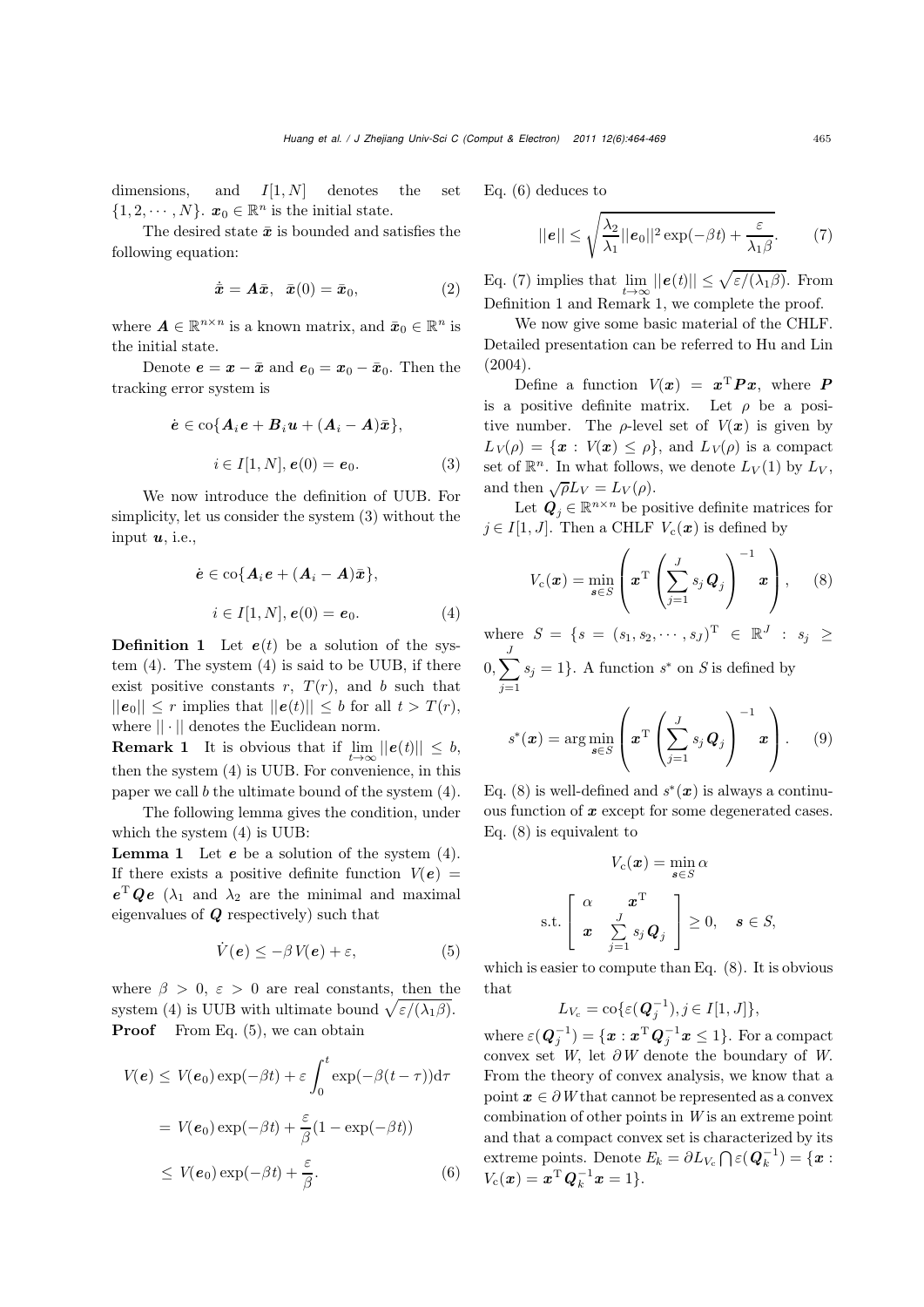**Lemma 2** (Hu *et al.*, 2006) For each  $k \in I[1, J]$ ,  $E_k = \{ \pmb{x} \in \partial L_{V_{\rm c}} : \pmb{x}^{\rm T} \pmb{Q}_k^{-1} (\pmb{Q}_j - \pmb{Q}_k) \pmb{Q}_k^{-1} \pmb{x} \leq 0, j \in$  $I[1, J]$ .

**Lemma 3** (Hu and Lin, 2004) Let  $x \in \mathbb{R}^n$ . For simplicity and without loss of generality, assume  $s_k^*(x) > 0$  for  $k \in I[1, J_0]$  and  $s_k^* = 0$  for  $k \in I[J_0 +$ 1,  $J$ . Denote

$$
\boldsymbol{Q}(s^*) = \sum_{k=1}^{J_0} s_k^* \boldsymbol{Q}_k, \boldsymbol{x}_k = \boldsymbol{Q}_k \boldsymbol{Q}(s^*)^{-1} \boldsymbol{x}, k \in I[1, J_0].
$$

Then  $V_c(\mathbf{x}_k) = V_c(\mathbf{x}) = \mathbf{x}_k^{\mathrm{T}} \mathbf{Q}_k^{-1} \mathbf{x}_k$ , and  $\mathbf{x}_k \in$  $(V_c(\bm{x}))^{1/2}E_k$  for  $k \in I[1, J_0]$ . Moreover,  $\bm{x} =$  $\sum_{ }^{J_0}$ *k*=1  $s_k^*$  $x_k$ , and  $\forall k \in I[1, J_0]$ ,  $\nabla V_c(\bm{x}) = \nabla V_c(\bm{x}_k) = 2\bm{Q}_k^{-1}\bm{x}_k = 2\bm{Q}(s^*)^{-1}\bm{x},$ 

$$
\mathbf{1} \qquad \nabla V \left( \begin{array}{c} 1 \\ 1 \end{array} \right) \qquad \mathbf{1} \qquad \mathbf{1} \qquad \mathbf{1} \qquad \mathbf{1} \qquad \mathbf{1} \qquad \mathbf{1} \qquad \mathbf{1} \qquad \mathbf{1} \qquad \mathbf{1} \qquad \mathbf{1} \qquad \mathbf{1} \qquad \mathbf{1} \qquad \mathbf{1} \qquad \mathbf{1} \qquad \mathbf{1} \qquad \mathbf{1} \qquad \mathbf{1} \qquad \mathbf{1} \qquad \mathbf{1} \qquad \mathbf{1} \qquad \mathbf{1} \qquad \mathbf{1} \qquad \mathbf{1} \qquad \mathbf{1} \qquad \mathbf{1} \qquad \mathbf{1} \qquad \mathbf{1} \qquad \mathbf{1} \qquad \mathbf{1} \qquad \mathbf{1} \qquad \mathbf{1} \qquad \mathbf{1} \qquad \mathbf{1} \qquad \mathbf{1} \qquad \mathbf{1} \qquad \mathbf{1} \qquad \mathbf{1} \qquad \mathbf{1} \qquad \mathbf{1} \qquad \mathbf{1} \qquad \mathbf{1} \qquad \mathbf{1} \qquad \mathbf{1} \qquad \mathbf{1} \qquad \mathbf{1} \qquad \mathbf{1} \qquad \mathbf{1} \qquad \mathbf{1} \qquad \mathbf{1} \qquad \mathbf{1} \qquad \mathbf{1} \qquad \mathbf{1} \qquad \mathbf{1} \qquad \mathbf{1} \qquad \mathbf{1} \qquad \mathbf{1} \qquad \mathbf{1} \qquad \mathbf{1} \qquad \mathbf{1} \qquad \mathbf{1} \qquad \mathbf{1} \qquad \mathbf{1} \qquad \mathbf{1} \qquad \mathbf{1} \qquad \mathbf{1} \qquad \mathbf{1} \qquad \mathbf{1} \qquad \mathbf{1} \qquad \mathbf{1} \qquad \mathbf{1} \qquad \mathbf{1} \qquad \mathbf{1} \qquad \mathbf{1} \qquad \mathbf{1} \qquad \mathbf{1} \qquad \mathbf{1} \qquad \mathbf{1} \qquad \mathbf{1} \qquad \mathbf{1} \qquad \mathbf{1} \qquad
$$

where  $\nabla V_c(\mathbf{x})$  denotes the gradient of  $V_c$  at  $\mathbf{x}$ .

Lemma 4 is a direct result of the Schwartz inequality, and its proof is omitted.

**Lemma 4** For any vectors  $v_1, v_2 \in \mathbb{R}^n$ , and a constant  $\varepsilon > 0$ , the following inequality holds:

$$
2\boldsymbol{v}_1^{\mathrm{T}}\boldsymbol{v}_2 \leq \frac{1}{\varepsilon}\boldsymbol{v}_1^{\mathrm{T}}\boldsymbol{v}_1 + \varepsilon\boldsymbol{v}_2^{\mathrm{T}}\boldsymbol{v}_2. \hspace{1cm} (11)
$$

#### 3 Main results

In this section, we design a nonlinear feedback law to make the error system (3) UUB.

Theorem 1 Let  $Q_k \in \mathbb{R}^{n \times n}$ ,  $Q_k = Q_k^T > 0$ ,  $k \in I[1, J]$ , and  $V_c(e)$  be the function as defined in Eq. (8). If there exist  $\mathbf{F}_k \in \mathbb{R}^{m \times n}$ ,  $\lambda_{ijk} \geq 0$ ,  $i \in I[1, N], j, k \in I[1, J],$  and  $\beta > 0, \varepsilon > 0$  such that

$$
Q_k A_i^{\mathrm{T}} + A_i Q_k + F_k^{\mathrm{T}} B_i^{\mathrm{T}} + B_i F_k
$$
  
+ 
$$
\frac{1}{\varepsilon} (A_i - A)(A_i - A)^{\mathrm{T}}
$$
  

$$
\leq \sum_{j=1}^J \lambda_{ijk} (Q_j - Q_k) - \beta Q_k, \quad \forall i, k, \quad (12)
$$

then define

$$
\boldsymbol{F}(s^*) = \sum_{k=1}^{J} s_k^* \boldsymbol{F}_k, \quad \boldsymbol{Q}(s^*) = \sum_{k=1}^{J} s_k^* \boldsymbol{Q}_k, \qquad (13)
$$

where  $s^* \in S$  is as defined in Eq. (9). Then, by the nonlinear feedback law

$$
u = F(s^*)Q(s^*)^{-1}e,
$$
 (14)

the system (3) is UUB with the ultimate bound  $\sqrt{\varepsilon/(\beta\kappa)}\|\bar{\mathbf{x}}\|$ , where  $\kappa$  is the minimal eigenvalue of  $Q(s^*)^{-1}$ . Moreover, *u* is a continuous function of *e*. Proof Multiplying Eq. (12) from both sides by  $Q_k^{-1}$ , we can obtain

$$
A_i^{\mathrm{T}} Q_k^{-1} + Q_k^{-1} A_i + Q_k^{-1} F_k^{\mathrm{T}} B_i^{\mathrm{T}} Q_k^{-1} + Q_k^{-1} B_i F_k Q_k^{-1}
$$
  
+ 
$$
\frac{1}{\varepsilon} Q_k^{-1} (A_i - A) (A_i - A)^{\mathrm{T}} Q_k^{-1}
$$
  

$$
\leq \sum_{j=1}^J \lambda_{ijk} Q_k^{-1} (Q_j - Q_k) Q_k^{-1} - \beta Q_k^{-1}, \quad i \in [1, N].
$$
  
(15)

By the feedback law (14), the closed-loop system (3) is

$$
\dot{\mathbf{e}} \in \text{co}\{(\mathbf{A}_{i} + \mathbf{B}_{i}\mathbf{F}(s^*)\mathbf{Q}(s^*)^{-1})\mathbf{e} + (\mathbf{A}_{i} - \mathbf{A})\bar{\mathbf{x}}\},\tag{16}
$$

where  $i \in I[1, N]$ . In the following, we prove the conclusion in two aspects.

1. Let  $e \in E_k$  for some  $k \in I[1, J]$ . Then,  $V_c(e) = e^{\mathrm{T}} Q_k^{-1} e = 1$  and  $s^*(e)$  is a vector in which the kth element is 1 and the rest are zeros. We have  $\bm{F}(s^*)\bm{Q}(s^*)^{-1} = \bm{F}_k\bm{Q}_k^{-1}$  and  $\nabla V(\bm{e}) = 2\bm{Q}_k^{-1}\bm{e}$ , and then

$$
\nabla V_c(e)^{\mathrm{T}}[(\boldsymbol{A}_i + \boldsymbol{B}_i \boldsymbol{F}(s^*)\boldsymbol{Q}(s^*)^{-1})\boldsymbol{e} + (\boldsymbol{A}_i - \boldsymbol{A})\bar{\boldsymbol{x}}]
$$
  
=  $2e^{\mathrm{T}} \boldsymbol{Q}_k^{-1}(\boldsymbol{A}_i + \boldsymbol{B}_i \boldsymbol{F}_k \boldsymbol{Q}_k^{-1})\boldsymbol{e} + 2e^{\mathrm{T}} \boldsymbol{Q}_k^{-1}(\boldsymbol{A}_i - \boldsymbol{A})\bar{\boldsymbol{x}}.$   
(17)

In view of Lemma 4, we have

$$
2e^{\mathrm{T}}\mathbf{Q}_k^{-1}(\mathbf{A}_i - \mathbf{A})\bar{x}
$$
  

$$
\leq \frac{1}{\varepsilon}e^{\mathrm{T}}\mathbf{Q}_k^{-1}(\mathbf{A}_i - \mathbf{A})(\mathbf{A}_i - \mathbf{A})^{\mathrm{T}}\mathbf{Q}_k^{-1}e + \varepsilon\bar{x}^{\mathrm{T}}\bar{x}.
$$
 (18)

Then, for  $i \in I[1, N]$ ,

$$
\nabla V_{\rm c}(e)^{\rm T}[(A_i + B_i F(s^*)Q(s^*)^{-1})e + (A_i - A)\bar{x}]
$$
  
\n
$$
\leq 2e^{\rm T}Q_k^{-1}(A_i + B_i F_k Q_k^{-1})e
$$
  
\n
$$
+ \frac{1}{\varepsilon}e^{\rm T}Q_k^{-1}(A_i - A)(A_i - A)^{\rm T}Q_k^{-1}e + \varepsilon ||\bar{x}||^2.
$$
 (19)

Substituting Eq. (15) into Eq. (19) yields

$$
\nabla V_c(e)^{\mathrm{T}}[(\boldsymbol{A}_i + \boldsymbol{B}_i \boldsymbol{F}(s^*)\boldsymbol{Q}(s^*)^{-1})\boldsymbol{e} + (\boldsymbol{A}_i - \boldsymbol{A})\bar{\boldsymbol{x}}]
$$
  

$$
\leq \sum_{j=1}^J \lambda_{ijk} e^{\mathrm{T}} \boldsymbol{Q}_k^{-1} (\boldsymbol{Q}_j - \boldsymbol{Q}_k) \boldsymbol{Q}_k^{-1} \boldsymbol{e}
$$
  

$$
-\beta e^{\mathrm{T}} \boldsymbol{Q}_k^{-1} \boldsymbol{e} + \varepsilon ||\bar{\boldsymbol{x}}||^2.
$$
 (20)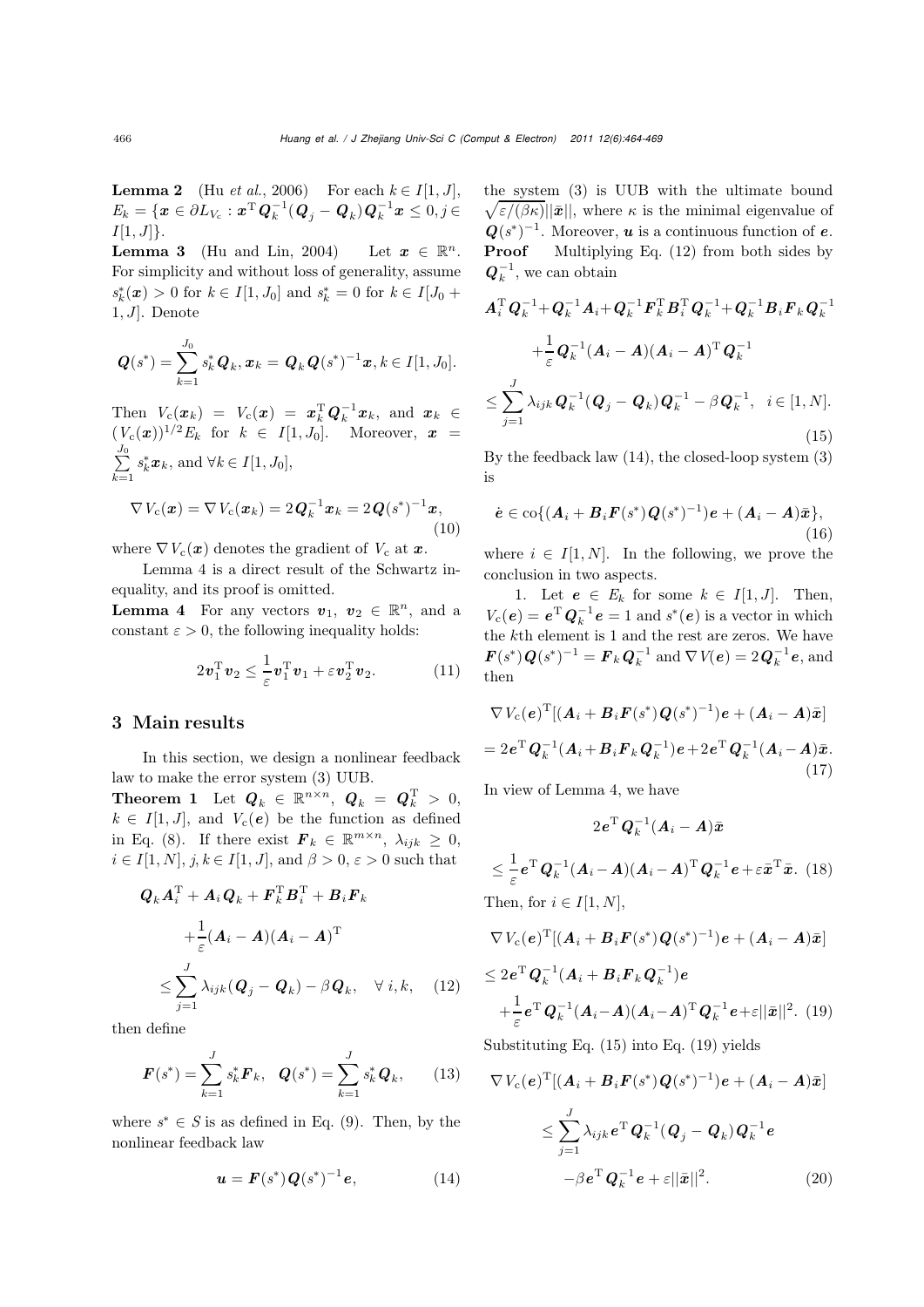By Lemma 2, for  $i \in I[1, N], k \in I[1, J]$ , we have

$$
\sum_{j=1}^{J} \lambda_{ijk} e^{\mathrm{T}} \boldsymbol{Q}_k^{-1} (\boldsymbol{Q}_j - \boldsymbol{Q}_k) \boldsymbol{Q}_k^{-1} e \le 0. \qquad (21)
$$

Then, for any  $i \in I[1, N]$ ,

$$
\nabla V_c(\mathbf{e})^{\mathrm{T}}[(\mathbf{A}_i + \mathbf{B}_i \mathbf{F}(s^*)\mathbf{Q}(s^*)^{-1})\mathbf{e} + (\mathbf{A}_i - \mathbf{A})\bar{\mathbf{x}}]
$$
  
\n
$$
\leq -\beta \mathbf{e}^{\mathrm{T}} \mathbf{Q}_k^{-1} \mathbf{e} + \varepsilon ||\bar{\mathbf{x}}||^2 = -\beta V_c(\mathbf{e}) + \varepsilon ||\bar{\mathbf{x}}||^2. (22)
$$

Eq. (22) implies that

$$
\max_{i \in [1,N]} \{ \nabla V_c(\boldsymbol{e})^{\mathrm{T}} [(\boldsymbol{A}_i + \boldsymbol{B}_i \boldsymbol{F}(s^*) \boldsymbol{Q}(s^*)^{-1}) \boldsymbol{e} \
$$

$$
+ (\boldsymbol{A}_i - \boldsymbol{A}) \boldsymbol{\bar{x}} ] \} \leq -\beta V_c(\boldsymbol{e}) + \varepsilon ||\boldsymbol{\bar{x}}||^2. (23)
$$

2. Let  $e_0 \in \partial L_{V_c}$ . From Lemma 3, it is obvious that  $e_0$  is a convex combination of a set of  $e_k$ 's and  $e_k \in E_k$  for  $k \in [1, J]$ . To simplify the following proof, we suppose that  $s_k^*(e_0) > 0$  for  $k \in I[1, J_0]$  and  $s_k^*(e_0) = 0$  for  $k \in I[J_0 + 1, J]$ . Then,  $e_0 = \sum_{i=1}^{J_0}$ *k*=1  $s_k^* e_k$ . Since  $\nabla V_c(e_0)=2Q(s^*)^{-1}e_0$ ,

$$
Q(s^*)^{-1}e_0 = Q_k^{-1}e_k, V_c(e_0) = V_c(e_k), \qquad (24)
$$

we have

$$
\boldsymbol{F}(s^*)\boldsymbol{Q}(s^*)^{-1}\boldsymbol{e}_0 = \sum_{k=1}^{J_0} s_k^* \boldsymbol{F}_k \boldsymbol{Q}_k^{-1} \boldsymbol{e}_k. \qquad (25)
$$

Then,

$$
\nabla V_{c}(e_{0})^{T}[(A_{i} + B_{i}F(s^{*})Q(s^{*})^{-1})e_{0} + (A_{i} - A)\bar{x}]
$$
\n
$$
= 2e_{0}^{T}Q(s^{*})^{-1}[A_{i}e_{0} + B_{i}F(s^{*})Q(s^{*})^{-1}e_{0}
$$
\n
$$
+(A_{i} - A)\bar{x}]
$$
\n
$$
= 2e_{k}^{T}Q_{k}^{-1}\left[A_{i}\sum_{k=1}^{J_{0}}s_{k}^{*}e_{k} + (A_{i} - A)\bar{x}\right]
$$
\n
$$
+B_{i}\sum_{k=1}^{J_{0}}s_{k}^{*}F_{k}Q_{k}^{-1}e_{k}\right]
$$
\n
$$
= \sum_{k=1}^{J_{0}}s_{k}^{*}\left[2e_{k}^{T}Q_{k}^{-1}A_{i}e_{k} + 2e_{k}^{T}Q_{k}^{-1}B_{i}F_{k}Q_{k}^{-1}e_{k}\right]
$$
\n
$$
+2e_{k}^{T}Q_{k}^{-1}(A_{i} - A)\bar{x}\right].
$$
\n(26)

By the same arguments as that used in step 1, Eq. (26) deduces to

$$
\max_{i\in[1,N]}\{\nabla V_{\text{c}}(\boldsymbol{e}_0)^{\text{T}}[(\boldsymbol{A}_i+\boldsymbol{B}_i\boldsymbol{F}(s^*)\boldsymbol{Q}(s^*)^{-1})\boldsymbol{e}_0\\+ (\boldsymbol{A}_i-\boldsymbol{A})\bar{\boldsymbol{x}}]\}\leq \sum_{k=1}^{J_0} s_k^*(-\beta\boldsymbol{e}_k^{\text{T}}\boldsymbol{Q}_k^{-1}\boldsymbol{e}_k)+\varepsilon||\bar{\boldsymbol{x}}||^2
$$

$$
= -\beta V_c(\boldsymbol{e}_0) + \varepsilon ||\bar{\boldsymbol{x}}||^2. \qquad (27)
$$

By Lemma 1, combining Eq.  $(23)$  with Eq.  $(27)$ , we can conclude that the system (3) is UUB under the feedback law (14), and that the ultimate bound of the system (3) is  $\sqrt{\varepsilon/(\beta\kappa)}||\bar{x}||$ . Moreover,  $\bm{F}(s^*)$ and  $Q(s^*)$  are continuous in  $s^*$ , and  $Q(s^*) > 0$ . The continuity of *u* follows from that of  $s^*(e)$ . We thus complete the proof.

### 4 Example

In this section, we consider a second-order LDI system described by

$$
\dot{x} \in \text{co}\{\textbf{A}_1x + \textbf{B}_1u, \textbf{A}_2x + \textbf{B}_2u\}, \ \ x(0) = x_0, \ (28)
$$

where

$$
\mathbf{A}_1 = \begin{bmatrix} 0.25 & -0.9 \\ 1 & 0.2 \end{bmatrix}, \quad \mathbf{B}_1 = \begin{bmatrix} 0 \\ 1 \end{bmatrix},
$$

$$
\mathbf{A}_2 = \begin{bmatrix} 0.1 & -0.7 \\ 1 & 0.15 \end{bmatrix}, \quad \mathbf{B}_2 = \begin{bmatrix} 1 \\ 2 \end{bmatrix}, \quad \mathbf{x}_0 = \begin{bmatrix} -2 \\ 2 \end{bmatrix}.
$$

The desired state  $\bar{x}$  satisfies

$$
\dot{\bar{x}} = A\bar{x}, \quad \bar{x}(0) = \bar{x}_0, \tag{29}
$$

where

$$
\boldsymbol{A} = \left[ \begin{array}{cc} 0 & -1 \\ 1 & 0 \end{array} \right], \quad \bar{\boldsymbol{x}}_0 = \left[ \begin{array}{c} 1 \\ -1 \end{array} \right].
$$

Let  $V_c(e)$  be composed by  $Q_1$ ,  $Q_2$ , and  $\varepsilon = 0.01$ . There exist  $\boldsymbol{Q}_1$ ,  $\boldsymbol{Q}_2$ ,  $\boldsymbol{F}_1$ ,  $\boldsymbol{F}_2$ ,  $\beta$ ,  $\lambda_{121}$ ,  $\lambda_{112}$ ,  $\lambda_{221}$ , and  $\lambda_{212}$  as the following:

$$
Q_1 = \begin{bmatrix} 24.2632 & 42.3931 \\ 42.3931 & 76.1995 \end{bmatrix},
$$
  
\n
$$
Q_2 = \begin{bmatrix} 23.1692 & 39.8241 \\ 39.8241 & 71.1436 \end{bmatrix},
$$
  
\n
$$
F_1 = \begin{bmatrix} -76.1204 & -207.6789 \end{bmatrix},
$$
  
\n
$$
F_2 = \begin{bmatrix} -70.6421 & -196.9910 \end{bmatrix}, \quad \beta = 2,
$$
  
\n
$$
\lambda_{121} = 0.1765, \ \lambda_{112} = 0.1245,
$$
  
\n
$$
\lambda_{221} = 0.5676, \ \lambda_{212} = 0.2326,
$$

such that Eq. (12) holds for  $i = 1, 2$  and  $k = 1, 2$ . Let

$$
\boldsymbol{F}(s^*) = s^* \boldsymbol{F}_1 + (1 - s^*) \boldsymbol{F}_2, \ \boldsymbol{Q}(s^*) = s^* \boldsymbol{Q}_1 + (1 - s^*) \boldsymbol{Q}_2,
$$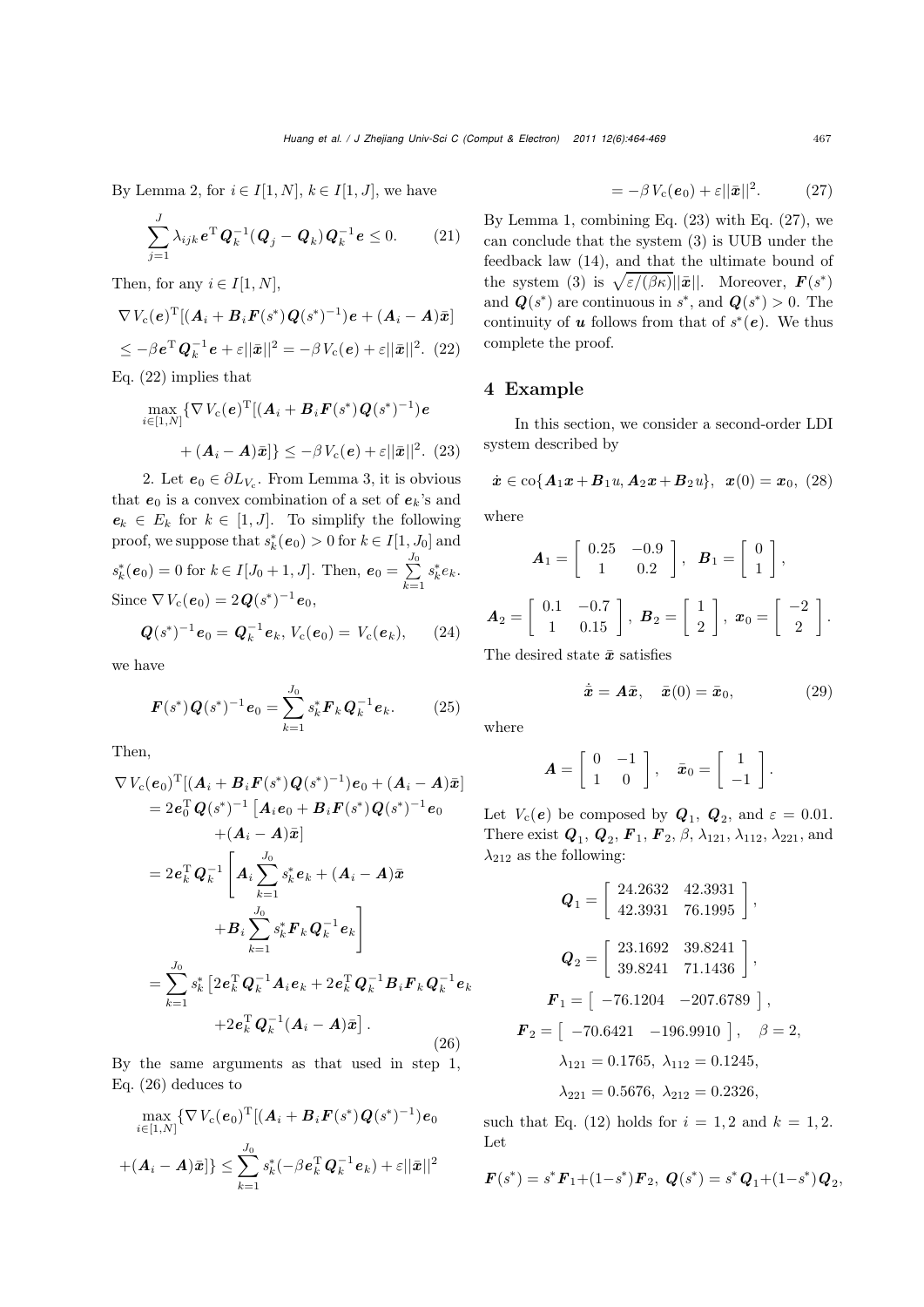where *s*<sup>∗</sup> is defined by

$$
s^*(e) = \arg\min_{s \in S} (e^{\mathrm{T}}(s\mathbf{Q}_1 + (1-s)\mathbf{Q}_2)^{-1}e).
$$

We can design the nonlinear feedback law as

$$
u = \mathbf{F}(s^*)\mathbf{Q}(s^*)^{-1}\mathbf{e}.
$$
 (30)

Then the closed-loop system (3) is UUB, and the ultimate bound is  $\sqrt{\varepsilon/(\beta\kappa)} ||\bar{x}|| \approx 0.1$ .

By the theory of DI (Smirnov, 2002), the system (28) can be written as

$$
\dot{\boldsymbol{x}}=\alpha(\boldsymbol{A}_1\boldsymbol{x}+\boldsymbol{B}_1\boldsymbol{u})+(1-\alpha)(\boldsymbol{A}_2\boldsymbol{x}+\boldsymbol{B}_2\boldsymbol{u}),\eqno(31)
$$

where  $0 \leq \alpha \leq 1$ . We use the Simulink in Matlab to do the simulation. The values of parameter  $\alpha$  are taken as 0.1 and 0.5, respectively. Denote  $\boldsymbol{x} = (x_1 \ x_2)^T$ , and  $\bar{\boldsymbol{x}} = (x_{d1} \ x_{d2})^T$ . Figs. 1–4 show the state trajectories  $x(t)$  under the feedback law (30) for  $\alpha = 0.1$ ,  $\alpha = 0.5$  respectively and the desired state trajectories  $\bar{x}(t)$  of the system (29). We can conclude that the designed nonlinear feedback law is effective.



Fig. 1 The state trajectory  $x_1$  of the closed-loop system (31) when  $\alpha = 0.1$  and the desired state trajectory *x*d1

## 5 Conclusions

In this paper, we deal with the problem of tracking control of linear differential inclusion. By using the convex hull Lyapunov function, we design a nonlinear feedback law to make the tracking error uniformly ultimately bounded and give a set of bilinear matrix inequalities to guarantee the existence of the



Fig. 2 The state trajectory  $x_2$  of the closed-loop system (31) when  $\alpha = 0.1$  and the desired state trajectory *x*d2



Fig. 3 The state trajectory  $x_1$  of the closed-loop system (31) when  $\alpha = 0.5$  and the desired state trajectory *x*d1



Fig. 4 The state trajectory  $x_2$  of the closed-loop system (31) when  $\alpha = 0.5$  and the desired state trajectory *x*d2

feedback law. A simulation illustrates the effectiveness of the proposed method.

#### References

- Aubin, J., Cellina, A., 1984. Differential Inclusions: Set-Valued Maps and Viability Theory. Springer Verlag, Berlin.
- Botchkarev, O., Tripakis, S., 2000. Verification of hybrid systems with linear differential inclusions using ellipsoidal